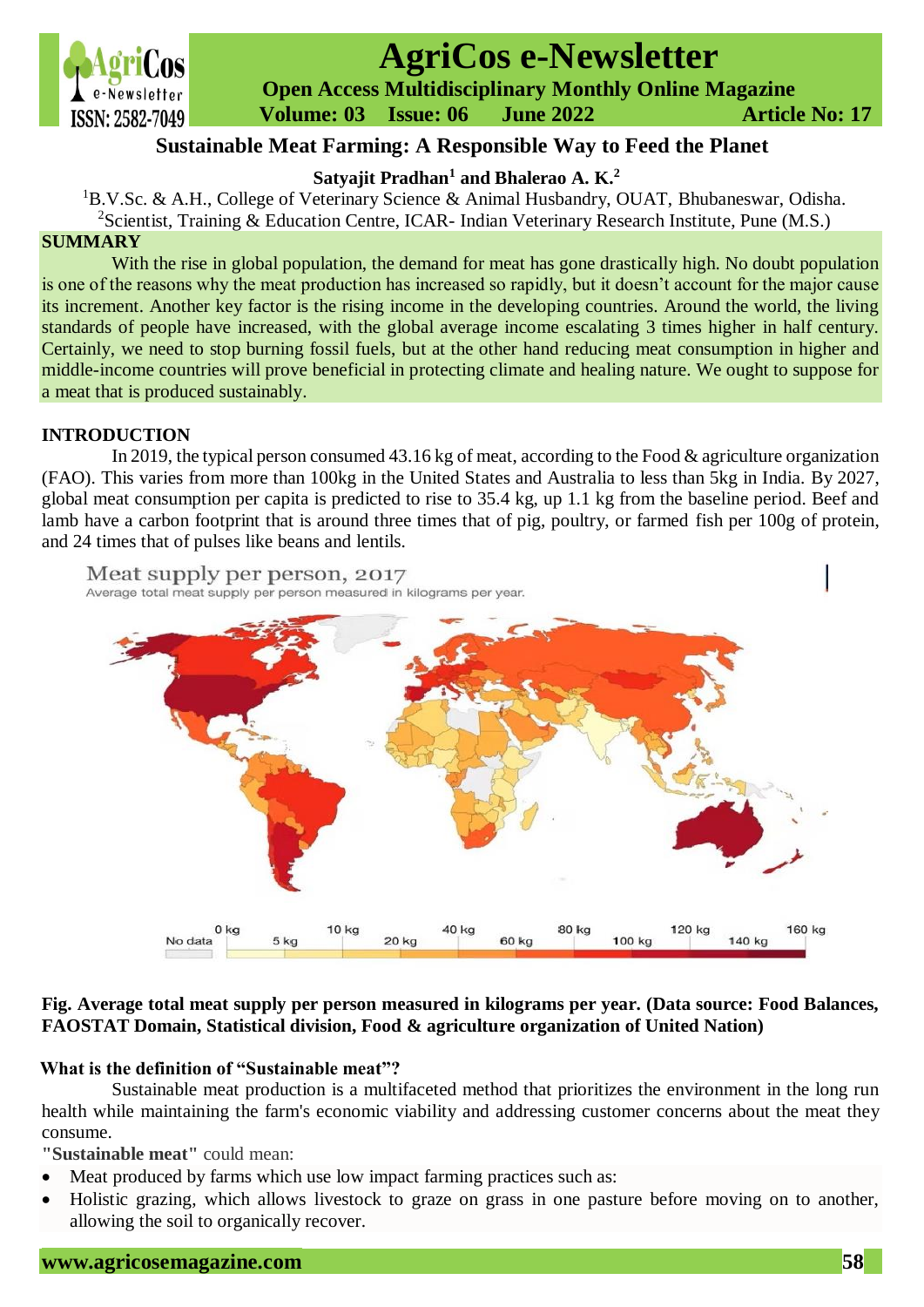- Programs for water and energy recycling.
- Chemicals, insecticides, and antibiotics are used in the smallest amounts possible.
- Agriculture that is organic.
- Grass-fed (instead of grain-fed) livestock.
- Meats which are produced at nearby areas reduce the transportation cost.
- Agriculture that is truly free-range (By allowing animals to walk freely outside, this improves animal welfare.)
- Meats with a lower environmental impact (e.g., chicken rather than beef or lamb)
- Meat from wild animals rather than cultivated animals is called wild sourced meat.
- Although contentious, this is perhaps more ethical than extensive cattle production.

Sustainable livestock farmers employ a range of techniques not only to grow animals humanely, make better goods, and provide a living for themselves and their family, but also to improve soil and store carbon, reducing greenhouse gas emissions. The mainstay of sustainable livestock production is well-managed pasture, forest, or rangeland, where animals can freely migrate and graze.

From grazing and farm administration to acquiring trustworthy processing facilities, rearing on grassland is labor intensive and costly. Hence, the livestock products obtained in sustainable way turns out to be somewhat expensive. Each purchase reflects a worthwhile long-term investment in a drastically different food system that is better not only for customers, but also for pasture-based farming community, animals, and the environment for those who are able to pay a premium price.

#### **Ways of sustainable meat farming:**

**Rotational grazing:** Among rotational grazing system, controlled grazing/management intensive grazing (MIG) will result in more efficient use of pasture. The paddocks are separated into regulated grazing pastures. The animal is relocated to another pasture after grazing to a certain level, not returning to the first paddock until the fodder have grown back to the required height.

**Soil fertility management:** Distribution of manure can be more consistent in rotational grazing compared to conventional grazing. Because cattle, sheep, and goats do not eat the same vegetation and have different grazing habits, multispecies grazing can boost net yield per acre. Another advantage of multispecies grazing is parasite management, which can save farmers from huge economic loss, especially when it comes to small ruminants.

#### **Alternate feed for livestock**

- Crop wastes have the potential to be used as feed. Crop wastes of low quality, such as straw, can be processed with ammonia/alkali to enhance fibers and protein digestibility.
- Byproducts from cereal milling are useful in cattle feeds. Food processing & industrial byproducts include molasses, reclaimed leaker products such as bread & cookies, beet pulp, dried citrus pulp & vegetable canning byproducts.
- Distillery and brewers' grain, as well as fishmeal, are excellent sources of protein for animals; maize gluten feed is a rich supply of bypass protein and digestible fiber.
- **4. Selection of species & breed**: Producers should select a breed that meets the needs of their operation as well as the market to whom they will sell. Selecting a breed that is tailored to a specific region reduces input costs.

**5. Low stress handling**: Stress can cause sickness and weight loss, as well as lowering the worth of meat and interfering with reproduction. "Dark cutters," or meat that is nearly purple, are said to be caused by stress preceding to butcher.

**6. Pest & parasite control**: Pest affecting livestock includes flies (horn, face & stable), ticks, grubs & lice. Integrated pest management is a crucial approach for pest control that uses the least amount of pesticides possible. Integrated pest management combines biological, physical & cultural techniques to reduce pest to economically tolerable level. Dung burying beetles aid in the dispersal of dung pits, lowering the parasite habitat. Free-range hens also aid in the reduction of parasites by picking apart fresh dung pits, which dries the pits out speedier and eliminates the environment for parasitic growth.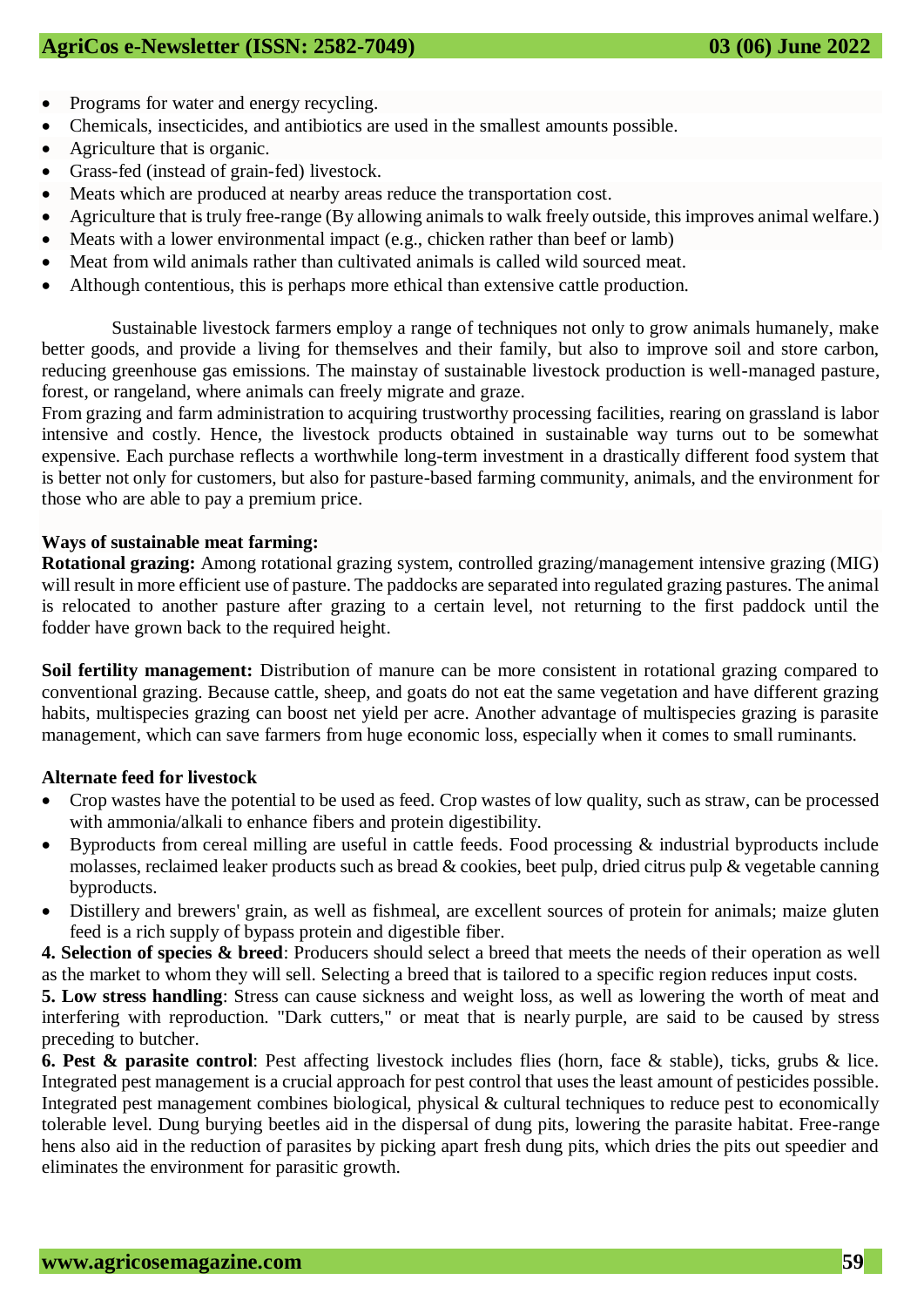**7. Least toxic deworming**: Diatomaceous earth (DE) controls internal & external parasite in livestock. Diatomaceous earth/kieselgur penetrates the parasite's and larva's external protective layers in the GI tract and helps in killing it.

**8. Sterile Pasture**: It's a meadow/ pasture/ grassland which hasn't been grazed by a livestock in at least a year It could be a new pasture, one that has been grazed by cattle that do not carry the parasite, or one that has been hayed and cycled with row crops. To avoid re-infection and disease spread, dewormed and vaccinated livestock should be maintained on sterile pasture if at all possible.

**9. Social concerns**: Usually antibiotics are used in sub-therapeutic level to increase growth or production, which has resulted in development of antibiotic resistant bacteria. Dependence on antibiotics has to be reduced for producing healthy, safe and wholesome meat for the consumers.



**Fig. Interdependency of supply chains & beef's role in sustainable circular bio-economy. (Image courtesy of Sara Place, Sr. Director, Sustainable Beef Production Research at NCBA)**

#### **CONCLUSION**

It's genuine that purchasing sustainable meat will have a financial consequence on consumers. Shifting to green or grass-fed meat will make consuming meat a luxury in many households. Shifting to green or grassfed meat will make consuming meat a luxury in many households. The most efficient strategy for people to decrease their dietary impact is to reduce consumption or switch to lesser impact meats such as poultry, eggs, or pig. Without a doubt. Chicken emits a fraction of the carbon produced by beef, and it has the least environmental impact of any animal protein. We must consider where our flesh originates from, the farms on which it is raised, and the farming techniques that are employed. Because buying bulk meat at an economic price on a regular basis will never be viable. Though there are concept of producing organic meat, but it can't be done in a large scale because of the economic reasons. Suddenly, we cannot completely shift from conventional/industrial based meat farming to organic meat farming. But opting to sustainable ways of meat farming somewhat, can lower much of its adverse effect on the environment and human health. Future of the meat farming will be shaped by the demand for protein among the consumers and search for a responsible way of consuming protein. Individuals have to be more aware of the planet's long-term viability. As we all know production of a commodity in a market is driven by its demand. Sustainable production can only happen when the consumers will choose sustainability over irresponsible meat consumption. Plant based meat, tissue engineered meat, lab grown meat, etc. are some of the sustainable meats in the future. The globe will not, at least not immediately, forsake cattle husbandry totally. There are several reasons why we don't want it to. One of the reason his is not just a significant source of cash for many people, but it may also be a significant food source in rural areas. Tiny quantities of meat and dairy, especially in lower-income nations with less diverse diets, can be a major source of protein and minerals.